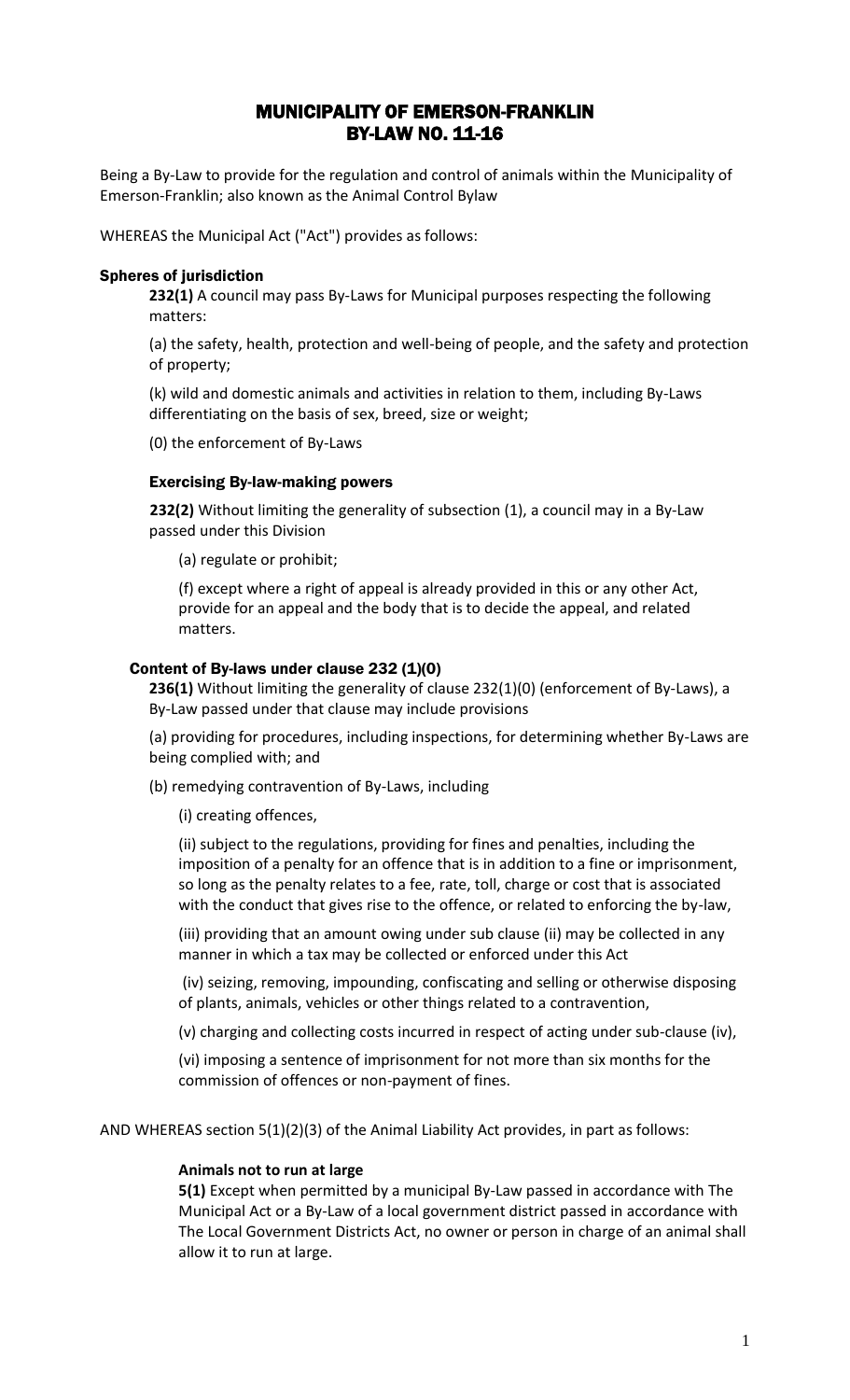## **By-Law does not limit owner's liability**

**5(2)** An owner's liability under section 2 is not limited or otherwise affected by a By-Law referred to in subsection (1).

#### **Municipality is not liable by reason only of making By-Law**

**5(3)** A Municipality that makes a By-Law referred to in subsection (1) is not liable, by reason only of having made the By-Law, for damages for any harm that an animal causes to a person or property while running at large in the manner permitted under the By-Law.

AND WHEREAS, section 31(1)(2) of the Diseases and Dead Bodies Regulation, 338/88R of the Public Health Act provides in part as follows:

> **31(1)** In the event of an animal bite to a person in which a physician determines that there is a possibility of transmission of rabies, the person bitten or any duly qualified medical practitioner or registered nurse attending that person shall forthwith notify the medical officer of health or the Animal Control Officer of the Municipality in which the biting incident occurred or a Peace Officer of the details of the biting incident.

> **31(2)** An Animal Control Officer or Peace Officer receiving a report pursuant to subsection (1) shall notify the medical officer of health of the details of the report at the earliest possible opportunity.

AND WHEREAS, section 6(1) of the Summary Convictions Act provides in part as follows:

**6(1)** Where a fine or imprisonment or both, are prescribed for a contravention of any Act of the Legislature, or of any by-law of a municipality, or of any reputation, the fine or costs or imprisonment, or both, may be recovered or enforced, or recovered and enforced on summary conviction before a justice.

AND WHEREAS the Council of the Municipality of Emerson-Franklin enacts as a by-law the following:

## **Part I: Definitions**

1(1) In this By-Law:

"Animal Control Officer" means the person appointed by Council to enforce the provisions of this By-Law and includes any person acting as an assistant to, or under the direction of, the Animal Control Officer.

"Dangerous Animal" means an animal that has on at least one occasion attacked a person, or another animal with sufficient severity to require medical or veterinary treatment. A Dangerous Animal does not include wildlife as defined under the Wildlife Act.

"Dog" means a domestic dog (Canis lupus familliaris), but does not include hybrids of domestic dogs as a result of crossbreeding.

"Livestock" means any animals kept for farming or other purposes whether or not intended for profit and includes among others:

- (i) dairy and beef cattle
- (ii) swine including wild boar, goats, sheep, bison, horses
- (iii) all cervids on game production farms
- (iv) all of the family Camilidae (Llamas, Alpacas)
- (v) all domestic poultry (chickens, turkeys, ducks, geese) and specialty fowl (guinea fowls etc.).

"Owner" means a person who owns, keeps or harbors an animal and a person who permits or allows a person to keep or harbor an animal upon premises owned, leased or occupied by that person.

"Pound" means a place designated by Council for the purpose of impounding or confining of an animal under this By-Law.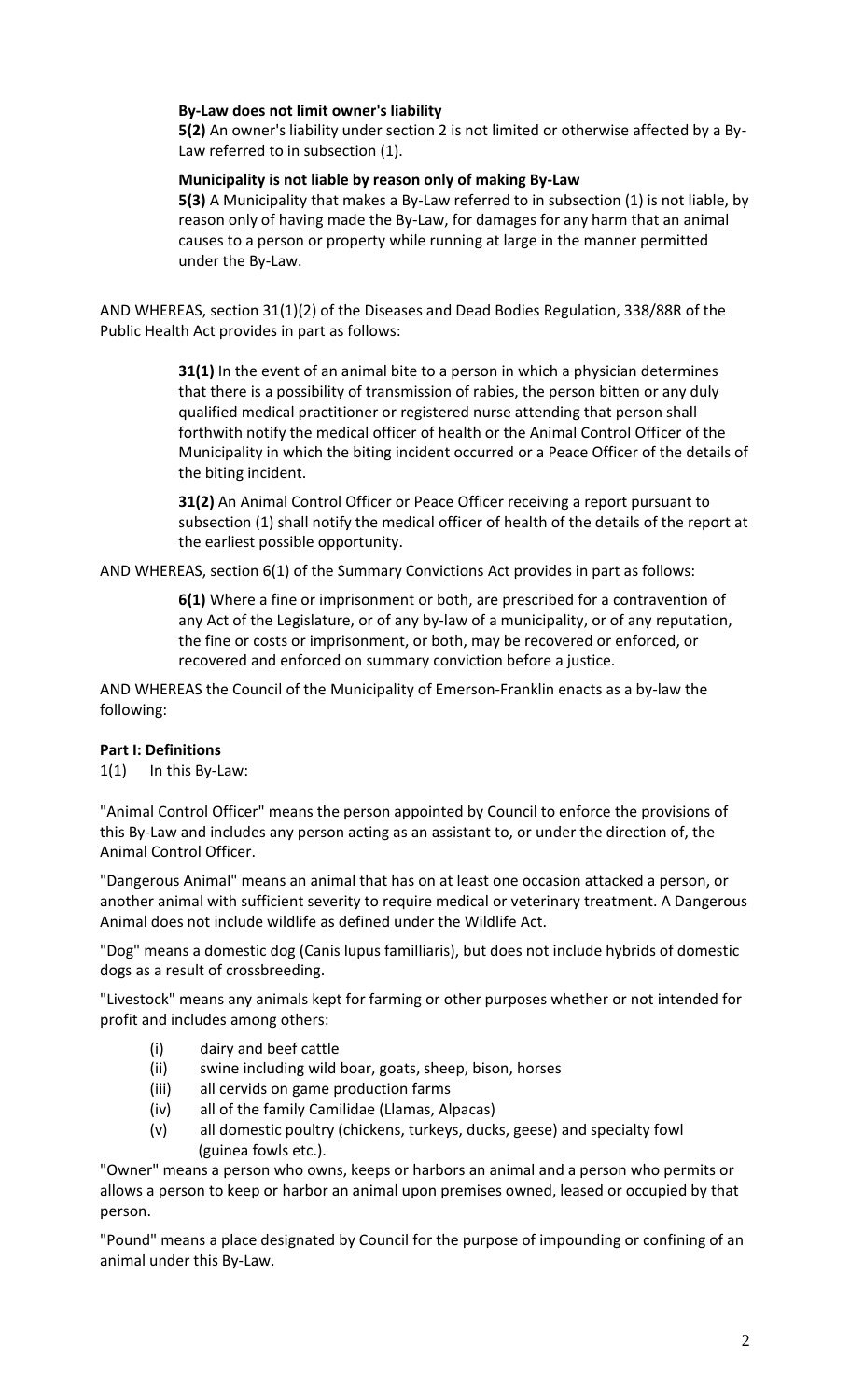"Pound keeper" means a person or organization that is responsible for the maintenance of a pound for the keeping of animals under this By-Law.

"Restricted animal" means:

- a) all members of the order Primate excepting human beings;
- b) all members of the order Carnivora except domestic dogs (Canis lupus familliaris), domestic cats (Fe/is silvestris catus) and domestic ferrets (Mustela putorius furo), and includes all hybrids of domestic dogs and domestic cats;
- c) all members of the order Crocodylia;
- d) all constrictor snakes and venomous reptiles including, but not limited to:
	- i) all members of the family Boidea (pythons, boa);
		- ii) all members of the family Colubridae (venom snakes);
		- iii) all members of the family Elapidae (cobras and sea snakes);
		- iv) all members of the family Viperidae (vipers);
		- v) all members of the family Crotalidae (pit vipers);
		- vi) all members of the family Helodermatidae (beaded and venomous lizards); and
		- vii) all members of the family Varanidae (monitors); and
- e) all venomous amphibians including, but not limited to:
	- i) all members of the family Bufonidae (true toads) ; and
	- ii) all members of the family Dendrobatidae (poison frogs);
- f) and includes all hybrids of any of the animals so listed in (a) through (e) above.

"Run at large" means an animal that is not under control either by being:

- a) in direct and continuous charge of a person competent to control it; or
- b) securely confined within an enclosure; or
- c) securely fastened so that it is unable to roam at will

"Town Sites" means the Town sites referred to as General Development Zones in the Municipal Zoning By-Law including but not limited to: Emerson, Dominion City, Ridgeville, Arnaud, Rosa, Roseau River and Tolstoi

## Part 11: Animal Control Officer

- 2(1) The position of Animal Control Officer is established. The Animal Control Officer shall be the person appointed by municipal resolution.
- 2(2) The Animal Control Officer shall have all powers, duties, discretion and functions of a designated officer set out in the Act and is authorized to:
	- a) administer and enforce this By-law and the Act, and
	- b) act as a designated officer for the purposes of this By-law
- 2(3) The Animal Control Officer may make orders and may enter property and buildings to carry out the administration and enforcement of this By-law including for determining the actions or measures a person must take in connection with any matter under this By-law, whether the actions or measures have been taken, to prevent the contravention of this By-law or any order made under this By-law, to remedy a contravention of this By-law and to prevent an occurrence or re-occurrence of a contravention.
- 2(4) In respect of complaints, the Animal Control Officer may conduct inspections for the purpose of determining compliance with this By-law, determine compliance with this By-law following an inspection, and dismiss the complaint if there is compliance with this By-law.
- 2(5) The *Animal Control Officer* shall carry out such duties and shall be remunerated thereof as provided in the agreement appointing him, which duties shall include, without limiting the generality of the foregoing, the following:
	- (a) establishment of and maintenance of a pound for the confinement of animals apprehended pursuant to any provision of this By-Law;
	- (b) apprehension and confinement of any animal which is running at large and which is not properly licensed and tagged;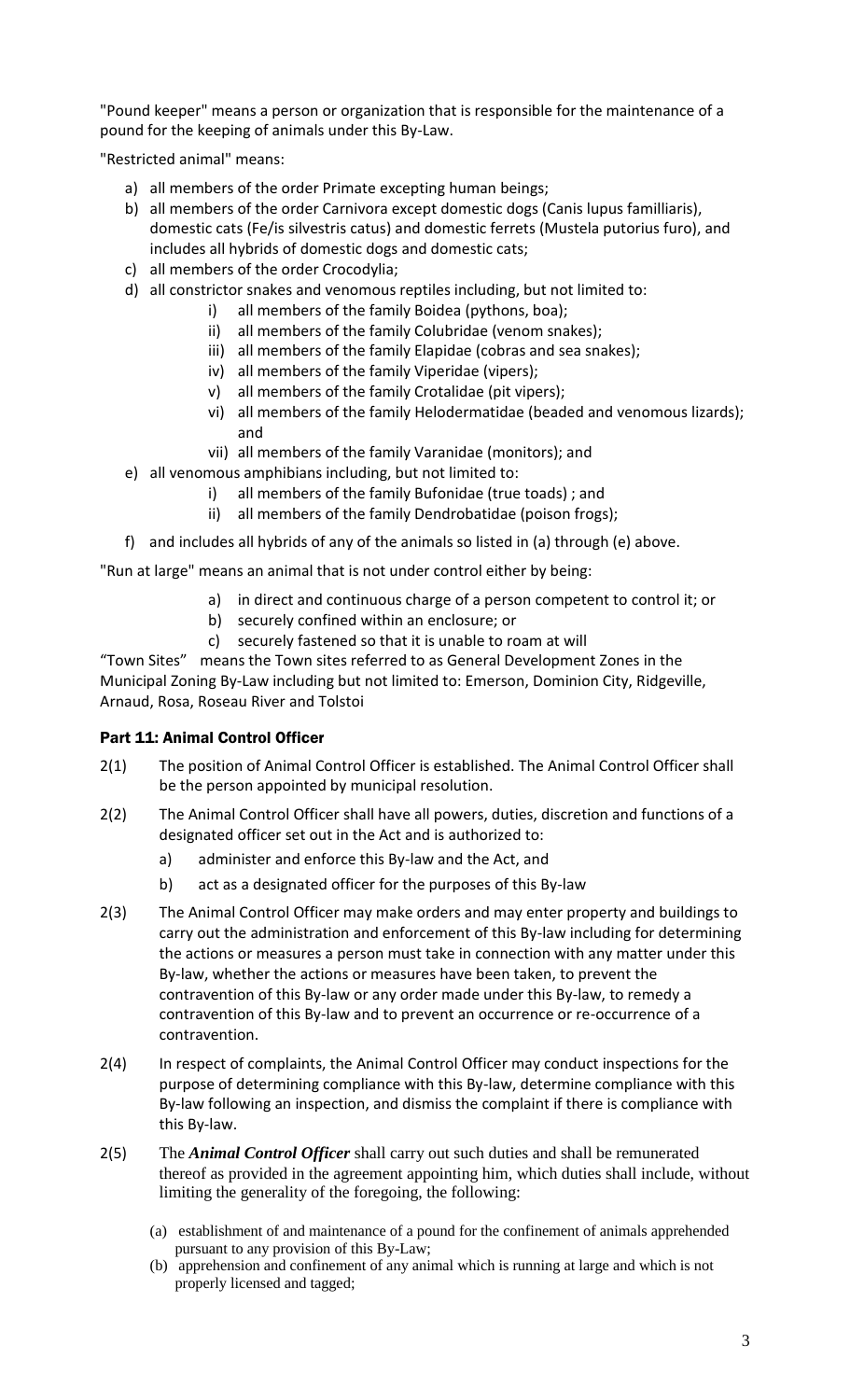- (c) care and protection of any animal during the period of its confinement after apprehension;
- (d) sale or destruction of any animal/pet which is not claimed by its owner or for which the owner has not paid those costs chargeable to the owner of a pet after its apprehension
- (e) collection and payment to the municipality of the fines and costs collected from the owner who claims a pet which has been apprehended within the limits of the Municipality;
- (f) Notification to the owner of a pet confined after apprehension, and, where the owner cannot be ascertained, preparation and posting in the general office of the notice a notice describing the pet impounded, the date of its apprehension and confinement, and the date after which said pet will be destroyed or sold unless claimed.

2(6)

- (a) Where a pet which is properly licensed and tagged is found running at large, the *Animal Control Officer*:
	- i. may issue a warning to its owner, advising of the breach of Clause 4(a) of this By-Law; or
	- ii. apprehend and confine the pet, and advise the owner, as soon as reasonably possible, of the fact of apprehension and confinement.
- (b) Where the owner of a pet apprehended and confined pursuant to this By-Law desires to reclaim the pet, he shall pay to the *Animal Control Officer* applicable charges as per the license and impoundment fees prescribed in Schedule "A" of this By-Law.
- (c) Where a pet not properly licensed and tagged is found running at large, its owner may reclaim it upon payment of the costs as per the license and impoundment fees prescribed in Schedule "A" of this By-Law.
- (d) Where the owner of a pet refuses to pay the costs herein before mentioned, or where the owner of the pet cannot be ascertained within 3 working days of the notice of apprehension the *Animal Control Officer* may:
	- iii. sell the pet to any person who will pay the applicable costs and charges, or
	- iv. destroy the pet and dispose of the carcass in the manner directed by Council.

#### Part Ill: Domestic pets

#### **(i) Kennels**

3(1) Breeders, be they Commercial or Hobby and or Commercial Kennels, must have approval from Council prior to beginning of operations, as well as satisfying all provincial licensing requirements as laid out in the Manitoba Animal Care Act Part 5.

#### **(ii) Responsibility of Owners regarding dogs:**

- 4(1) No Owner of a dog shall:
	- a) permit it to run at large;
	- b) permit it to bark or howl or in any other manner become a nuisance and disturb the quiet of any person;
	- c) permit it to defecate on any public or private property other than the Owner's property. Where a dog defecates on property other than the Owner's property, the Owner shall immediately remove the excrement;
	- d) permit it to damage public or private property other than the Owner's property;
	- e) harbor or keep a dangerous dog except in accordance with Part IV of this By-law.
	- f) permit it to pursue, bite or wound any person or animal,
	- g) permit it on a school ground or playground;
	- h) permit it on a public park or public reserve unless the dog is on a leash no longer than 6 feet and in the actual custody and control of the Owner, unless the park or reserve is designated to allow dogs to be exempted from being on a leash;
	- i) permit it to upset waste receptacles and scatter the contents in or about a street, lane or other public or private property.
- 4(2) An Owner of a dog that does any of the actions described in subsection (1) shall be deemed to have permitted the dog to do the action.
- 4(3) An Owner whose sight is impaired, is blind or who is deaf and who owns a registered guide dog or who is being assisted by a guide dog is not subject to the restrictions imposed under subsections (1)(c) or (h).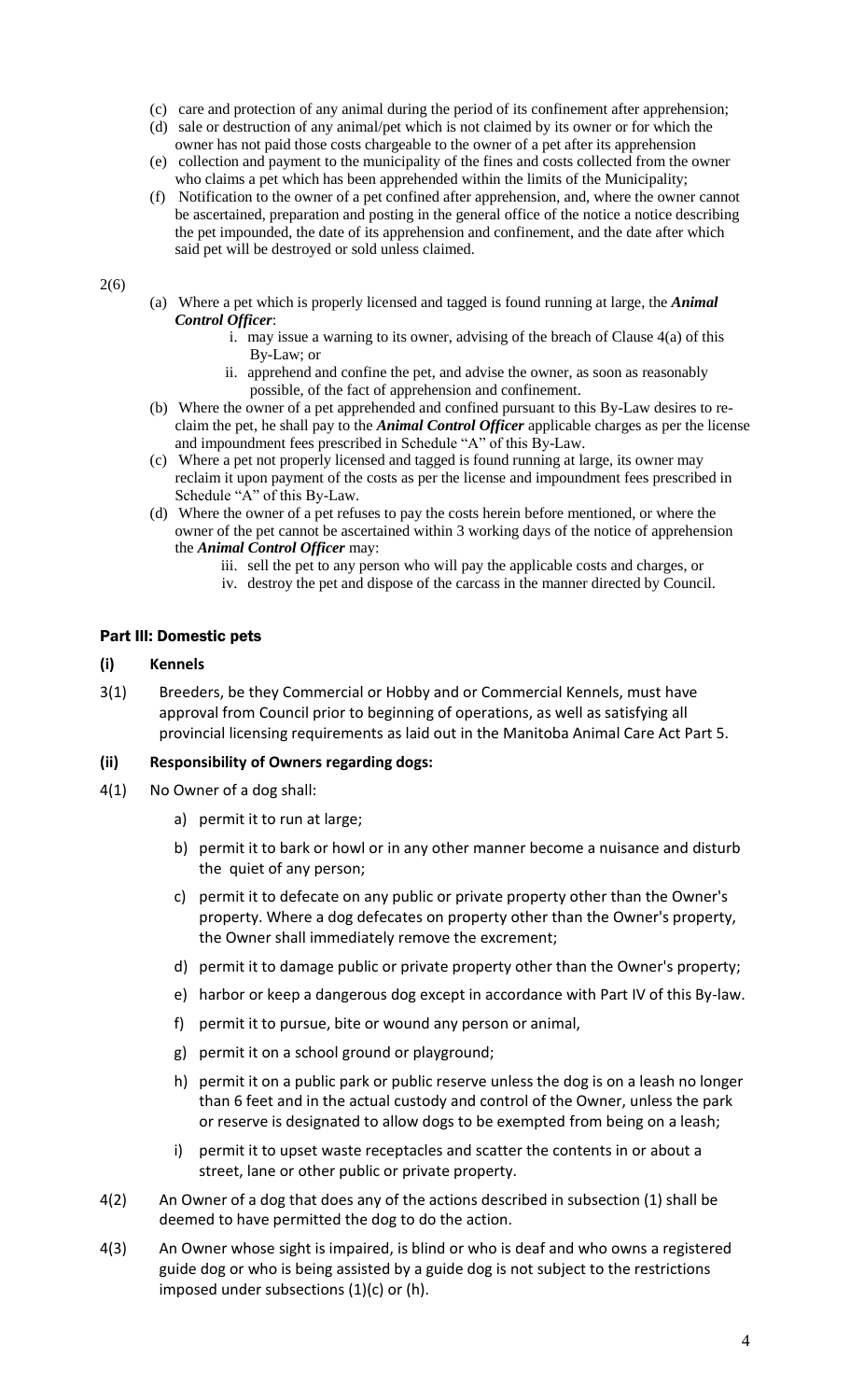4(4) An Owner is responsible for all normal care including veterinary care, feeding, housing and fees associated with the selling, euthanasia and disposal of an animal when the animal is no longer desired as a companion animal.

## **(iii) Special restrictions regarding dogs**

5(1) An Owner of a female dog in heat shall confine it on the Owner's premises or on a person's premises having control of the dog for the period of time it is in heat. Such confinement shall be in such a manner as to prevent contact with other dogs except those of the Owner. As an alternative to such confinement, the Owner may take it to a licensed kennel for the period of time it is in heat.

## **(iv) Restriction on the number of dogs**

- 6(1) No Owner shall own, harbor, keep, or possess on their premises more than three dogs in Town Sites over the age of four months.
- 6(2) Subsection (1) does not apply to an Owner's premises zoned for agricultural uses in the Municipal zoning by-law provided however, that where, in the discretion of the Animal Control Officer, the number of cats or dogs on any such premises constitutes a danger to the public or to the animals, the Animal Control Officer may exercise his discretion to apprehend and impound all or some of the animals.
- 6(3) Subsection (2) shall not apply to a person who owns, harbours, keeps or has in his possession or control on his premises, more than the maximum of dogs outlined if they were in possession of such animals prior to the adoption of this by-law. Any person exceeding the number of animals in his possession at the passing of this by-law must eventually fall within the guidelines of subsection 6(2) if any of the animals are adopted, given away or die.

## **(v) Licensing- Arnaud, Dominion City, Emerson, Ridgeville, Rosa, Roseau River, Tolstoi**

- 6(3) The owner of every dog kept within the Town Sites of the Municipality shall on or before the first day of January in each calendar year, or within twenty-one days of taking up residence or becoming a new dog owner, obtain from the Municipal office, license and tag for each dog and shall supply such information respecting each dog as the Municipality may require. Each such license shall expire on the 31st day of December next after the license became effective.
- 6(4) No license or tag issued pursuant to the provisions hereof shall be transferable from one dog to another an no refund shall be made on any paid up dog license fee because of death or sale of the dog or upon the owner leaving the township before the expiration of the license period.
- 6(5) Every owner of a dangerous dog must produce, before a license is issued, evidence that he has in place a comprehensive general liability insurance policy including coverage for damage or injury caused by his dog covering the balance of the license year with a minimum limit of liability of \$500,000.00 per occurrence.
- 6(7) The Municipality shall supply each owner who has paid the appropriate license fee and provided the necessary particulars of registration with a tag for each dog so licensed and the owner shall secure each tag so issued securely to a collar or harness worn by the dog.
- 6(8) Where a change of ownership of a dog licensed hereunder occurs during the license year, the new owner may have the current license transferred to his name upon payment to the municipality of a transfer fee of \$2.00.
- 6(9) No license of tag shall be issued by the Municipality unless the owner produces a certificate from a licensed veterinarian surgeon:
	- a) in the case of every dog over the age of three months, certifying that the dog has been inoculated for rabies on a date no more than two years prior to December 31st of the current year;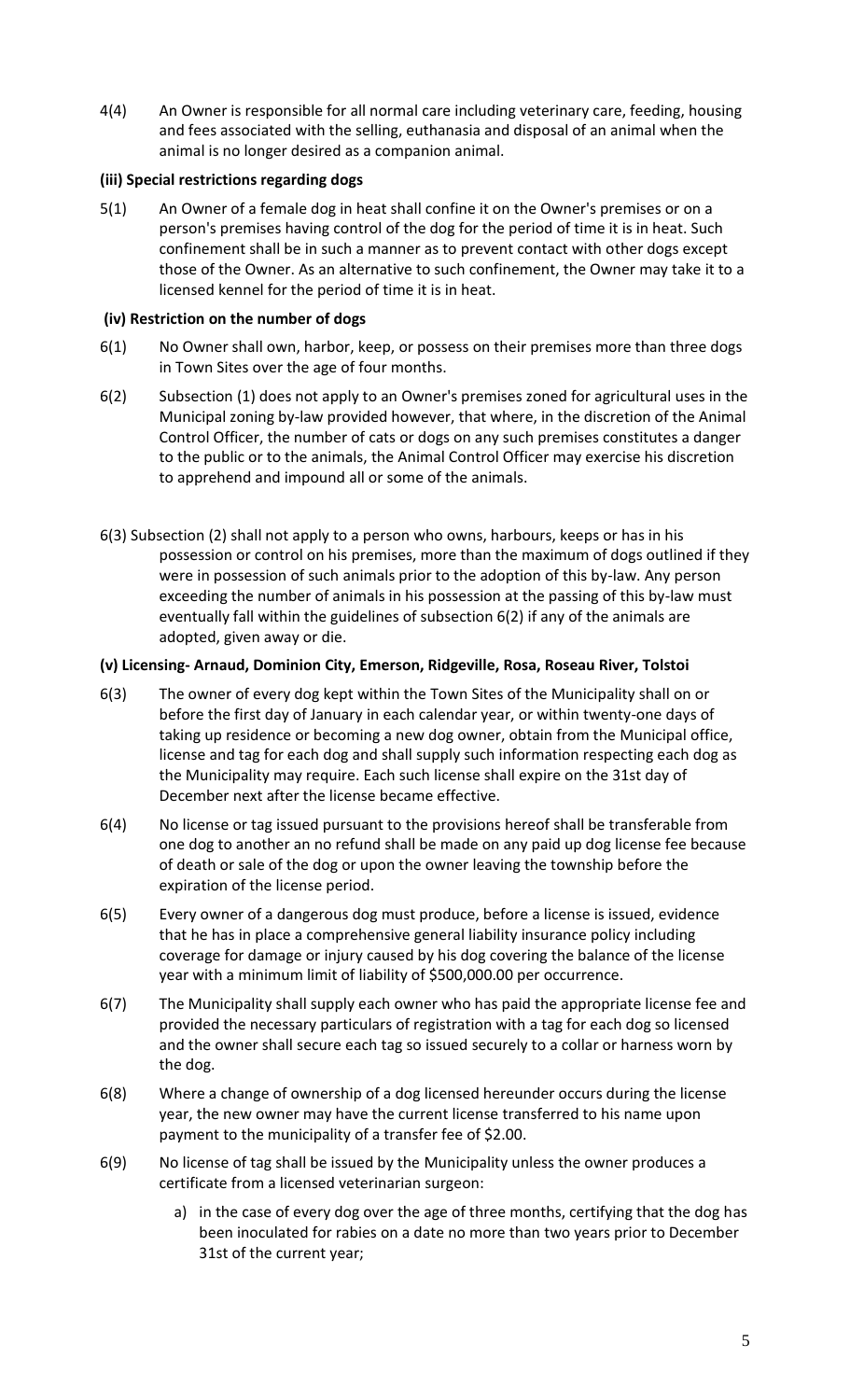- b) in the case of a female dog, certifying that she has been spayed, if the owner so implies;
- c) in the case of a male dog certifying that it has been neutered, if the owner so implies;
- 6(10) In the event of the loss or mutilation of a tag, the owner shall obtain a replacement for same from the municipality upon payment of a fee of five (5) dollars;
- 6(11) No tag shall be affixed to the collar or harness of any dog except the tag issued by the Municipality for the current year, or such other tags as may be required to be displayed pursuant to the laws of Manitoba or Canada.

## **(vi) License Fee**

- 6(12) The owner of every dog shall pay to the Municipality at the time the license is obtained, an annual license fee for each for each dog license as herein provided:
	- a) for every male or spayed female dog \$5.00
	- b) for every non spayed female dog \$10.00
- 6(13) No license fee or tag charge shall be made for any dog
	- a) which has not been weaned: or;
	- b) which has been trained and which is used or owned by a sightless person as a dog guide.
- 6(14) The annual license fee for every dangerous dog shall be \$200 which shall expire on the 31<sup>st</sup> day of December next after the license becomes effective and every dangerous dog shall obtain a new license tag each year.
- 6(15) The owner of any dog which has been declared to be dangerous pursuant to Part IV shall no later than the tenth (10) day after receiving notice from the Animal Control Officer that his dog has been declared to be dangerous obtain a license for the remainder of the license year upon pay of the following:
	- a) during the period from January 1 to March 31, \$200;
	- b) during the period from April 1 to June 30, \$150;
	- c) during the period from July 1 to September 30, \$100;
	- d) during the period from October 1 to December 31, \$50
- 6(16) Where a change of ownership of a dog licensed hereunder occurs during the license transferred to his name upon payment to the municipality of a transfer fee of \$2.00

#### Part IV: Dangerous Animals

- 7(1) Where the Animal Control Officer has reason to believe that an animal has caused or is likely to cause serious damage or injury; he shall hold a hearing to determine whether or not the animal should be declared to be dangerous under this By-law.
- 7(2) The Animal Control Officer shall give notice of the hearing to the Owner of the animal at least 10 days in advance of the hearing. The notice shall include:
	- a) a statement of the time, place and purpose of the hearing;
	- b) a copy of the dangerous animal section of this By-Law;
	- c) a statement that if the Owner does not attend the hearing, the matter will be dealt with in their absence and there will be no further notice of this proceeding.
- 7(3) The Owner may appear at the hearing with or without counsel. The Owner is entitled to hear the material presented at the hearing and to inspect any documents filed.
- 7(4) Where the Owner does not attend the hearing, having been given notice as provided in this section, the matter may be dealt with in their absence and the Owner shall not be entitled to any further notice in the proceeding.
- 7(4) Within 7 days of the hearing, the Animal Control Officer: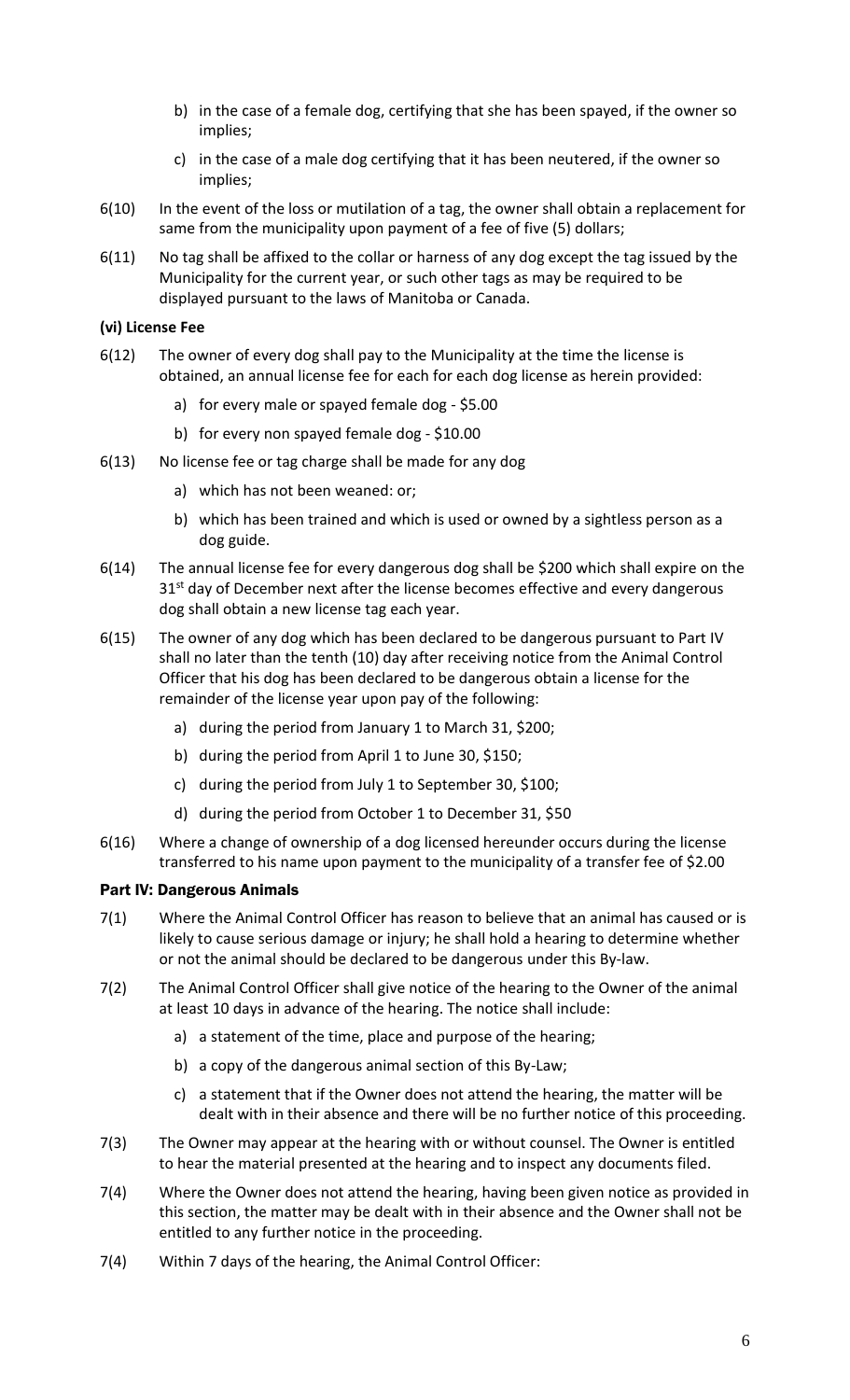- a) shall make an order declaring the animal to be dangerous if in the Animal Control Officer's opinion the animal:
	- i) has caused injury to a person without provocation,
	- ii) has, while off its Owner's property seriously injured or killed a domestic animal without provocation; or
	- iii) is kept, harbored or used primarily for the purpose of guarding property and is not a police service dog owned by a government law enforcement agency.
- b) may make an order declaring the animal to be dangerous if, in the Animal Control Officer's opinion, it is likely to cause serious damage or injury, taking the following factors into account:
	- i) whether the animal has bitten, wounded or injured any person or animal;
	- ii) the circumstances surrounding any previous biting or wounding incidents; and
	- iii) whether the animal, when unprovoked, has shown a tendency to pursue, chase or approach in a menacing fashion, a person upon the street, sidewalk or any public or private property;
- c) shall provide the Owner with a copy of the order.
- 7(5) The Owner may, within 14 days of the date of the order, file an appeal of the order with the Chief Administrative Officer.
- 7(6) Where an appeal is filed, Council shall hold a hearing to consider the Animal Control Officer's order. The procedure set out in this section for the hearing before the Animal Control Officer shall apply to the hearing before Council.
- 7(7) Following the hearing, Council shall determine whether the order of the Animal Control Officer should be confirmed, varied, substituted or cancelled.
- 7(8) The decision of Council on an appeal under this subsection shall be final.
- 7(9) An Owner who receives a notice from the Animal Control Officer under this section shall ensure that the animal remains confined upon the Owner's premises pending the final outcome of the hearing. This restriction does not apply if the animal is impounded, or if the Animal Control Officer receives written confirmation from a licensed veterinary surgeon that the dog animal been placed in custody pending outcome of the hearing.
- 7(10) The Owner of an animal which has been declared to be dangerous under this section shall:
	- a) obtain a permit for a dangerous animal and pay the fee as set out in Schedule A.
	- b) ensure that the animal, while on private property,
		- i) is kept either securely confined indoors or in a securely enclosed and locked pen, structure or compound which: is capable of preventing the entry of young children and preventing the animal from escaping;
		- ii) has minimum dimensions of at least 5 feet by 10 feet;
		- iii) has secure sides; and
		- iv) provides protection from the elements for the animal.
	- c) permit the animal upon public property only if it is muzzled, restrained by a chain or leash not exceeding 6 feet in length and under the control of a responsible person.
	- d) display at each entrance to the property or building in or upon which the animal is kept a sign stating: WARNING: BEWARE OF DANGEROUS ANIMAL. The sign shall be posted in such a manner that it cannot be removed easily by passersby and will be visible and capable of being read from the sidewalk or street and land, if any;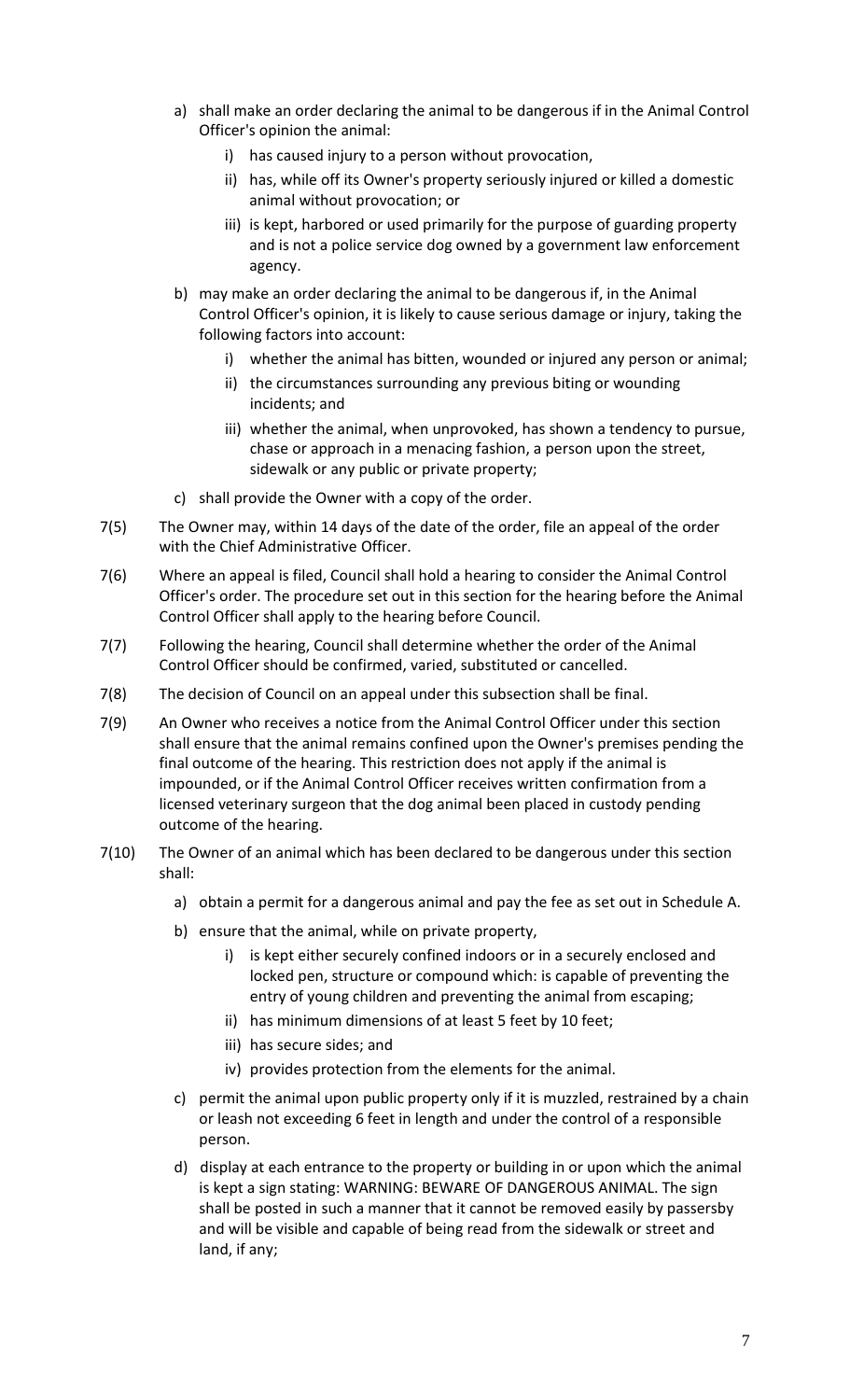- e) within two working days of selling or giving away the animal, provide the Animal Control Officer with the name, address and telephone number of the new owner;
- f) advise the Animal Control Officer within two working days of the death of the animal;
- g) advise the Animal Control Officer forthwith if the animal is loose or has bitten or attacked any person or animal;
- h) maintain in force to the satisfaction of the Animal Control Officer a comprehensive liability insurance policy including coverage for damage or injury caused by the animal with a minimum limit of liability of \$500,000.00 per occurrence;
- i) comply with any other condition imposed under the order or by Council.
- 7(11) No person shall remove a sign posted under subsection (1) without having first obtained the permission of the Animal Control Officer.

## Part V: Livestock

- 8(1) No Owner shall harbor, keep, or possess livestock on their premises, unless the use of the premises for this purpose is permitted in the Municipal zoning by-law.
- 8(2) No Owner shall permit livestock to run at large within the Municipality. When livestock is found running at large, its Owner shall be deemed to have permitted the livestock to run at large.
- 8(3) The Animal Control Officer may establish a temporary or permanent premises for the confinement of livestock found running at large. This may include premises where the apprehension took place, and the owner of such place or other such person as may be authorized shall provide care for the livestock.
- 8(4) Where livestock is impounded, the Animal Control Officer shall post notice of the impoundment at the municipal office and website. The notice shall describe the livestock including any identifying tags, marks or brands, the day of impoundment, along with the location within the Municipality where the livestock were found.
- 8(5) If the identity of the Owner is known, the Animal Control Officer shall give the Owner a copy of the notice.
- 8(6) The Owner of the livestock shall be entitled to the return of the livestock upon payment of the Municipal costs incurred in apprehending and impounding the livestock.
- 8(7) If no person claims the livestock within 10 days of the date of the notice, or if the Owner has not paid the costs and redeemed the livestock the Animal Control Officer may sell the livestock, the proceeds of which shall be applied against the Municipal costs set out in subsection (6), with any remainder sent to the Owner if known.

#### Part VI: Restricted animals

- 9(1) No Owner shall keep, harbor or possess a restricted animal, unless they have applied for and received permission to do so under this section.
- 9(2) An Owner who wishes to obtain permission to keep a restricted animal may apply to Council in such form and accompanied by such supporting material as Council may require and the upon payment of the fee set out in Schedule A.
- 9(3) On receipt of an application Council shall:
	- a) Fix a date for the hearing of the application which shall be not later than 45 days after the date of the filing of the application.
	- b) At least 14 days before the date of the hearing send a notice showing the time and place of the hearing to the applicant.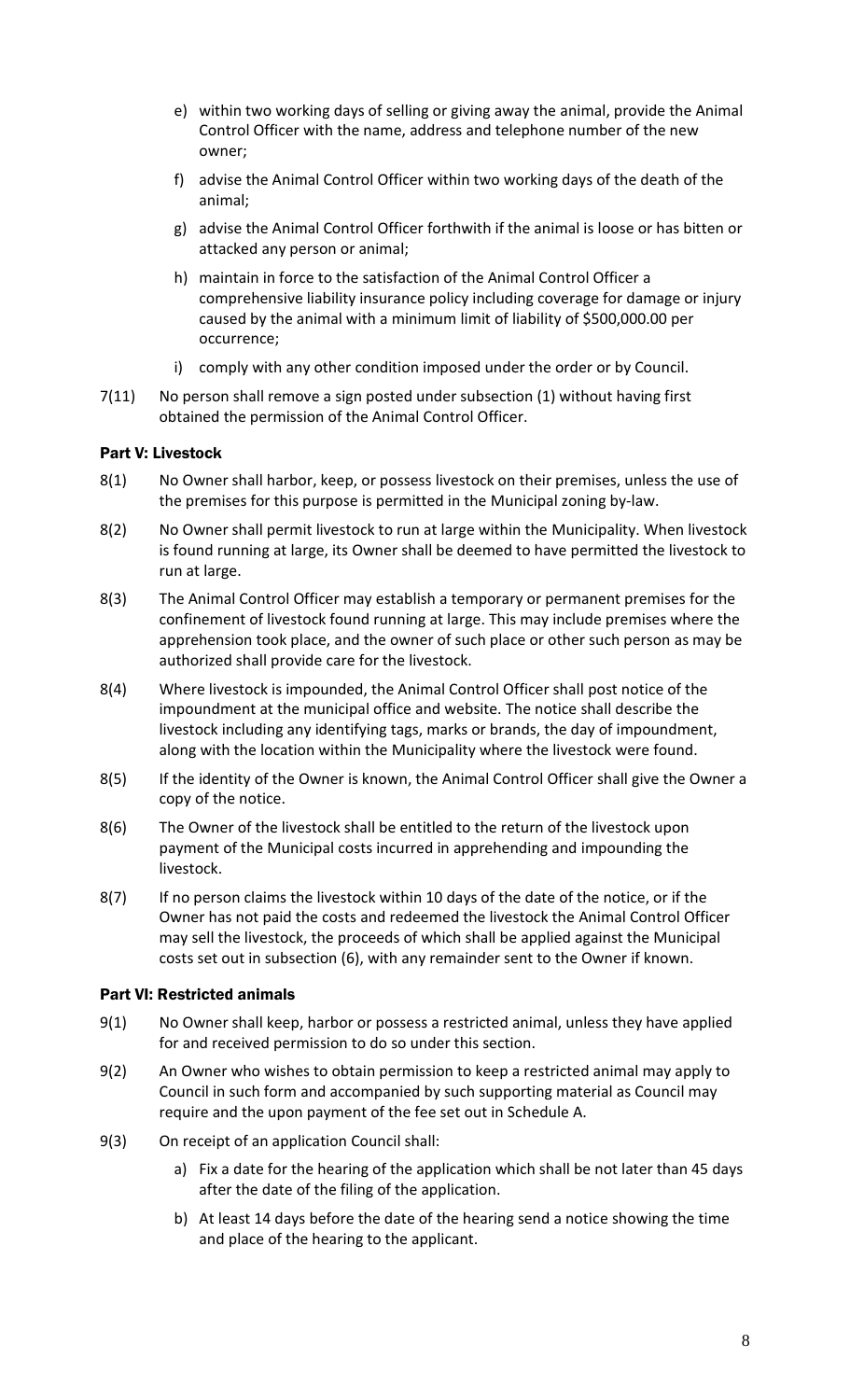- c) At least 14 days before the date of the hearing send a notice to owners of property located within 100 meters of the property in respect of which the application is being made.
- 9(4) On the date and place stated in the notice receive representations from the applicant and any other persons who desire to make representation.
- 9(5) On completion of the hearing and consideration of the matter, within 10 days of the hearing, Council by order:
	- a) reject the application and so order the applicant to sell or dispose of the restricted animal within a specified length of time.
	- b) permit the keeping of the restricted animal, on such terms and conditions as Council sets out if Council is satisfied that:
		- i) the general environment, amenity, and convenience of the community as a whole will not be adversely affected, and
		- ii) the general environment, amenity, and convenience and value of adjoining properties will not be adversely affected.
	- c) Council shall send a copy of its order to the applicant and to any person who made a representation.
- 9(6) An order made under this section is final and not subject to appeal.
- 9(7) Council may revoke an order made under this section for failure to comply with the conditions of the order.
- 9(8) An Owner wishing to change the conditions of the permission issued by Council under this section, shall apply to Council to Change the conditions. The procedure for issuing the original permission set out in this subsection shall apply.
- 9(9) An Owner who is keeping, harboring or possessing a restricted animal in the Municipality at the time that this By-Law comes into force shall apply to Council within 30 days from the coming into force of this By-Law for permission to keep the restricted animal, or shall within the 30 days dispose of the restricted animal. Council may grant a longer period of time as necessary in any such cases where permission has been applied for but not yet decided.

## Part VII: Administration, Enforcement and Penalties

10(1) In addition to the authority set out in section 2(3) and (4) the Animal Control Officer may issue a Notice of Inspection as set out in Schedule C, issue Common Offence Notices, make orders and enter property and buildings to carry out the administration and enforcement of this By-law.

#### **(i) Seizure, Impoundment and Appeal**

10(2) The Animal Control Officer may seize and impound an animal in enforcing this By-law. Following the seizure, the Animal Control Officer shall take the animal to the pound designated by the Municipality for this purpose. The Animal Control Officer shall, if the Owner of the animal is known to the Animal Control Officer, notify the Owner that the animal has been seized and impounded, that the animal may be redeemed from impoundment on the Owner meeting certain terms, and if the animal is not redeemed within three (working) days of being impounded, the animal may be disposed of by the Municipality. Such notice is met if the Animal Control Officer provides the notice to the Owner in person or leaves the notice with an adult at an address where the Owner resides or is employed. If the Owner is unknown, the Animal Control Officer shall post a copy of the notice of impoundment in the municipal office and on the website.

## **(ii) Incidents relating to responsibilities Sections 4, 5, 6**

10(3) An Owner of an animal seized and impounded by the Animal Control Officer in enforcing this By-law, may within 3 days of the seizure and impoundment and upon payment of the appeal fee set out in Schedule A, file an appeal of the seizure and impoundment with the Chief Administrative Officer.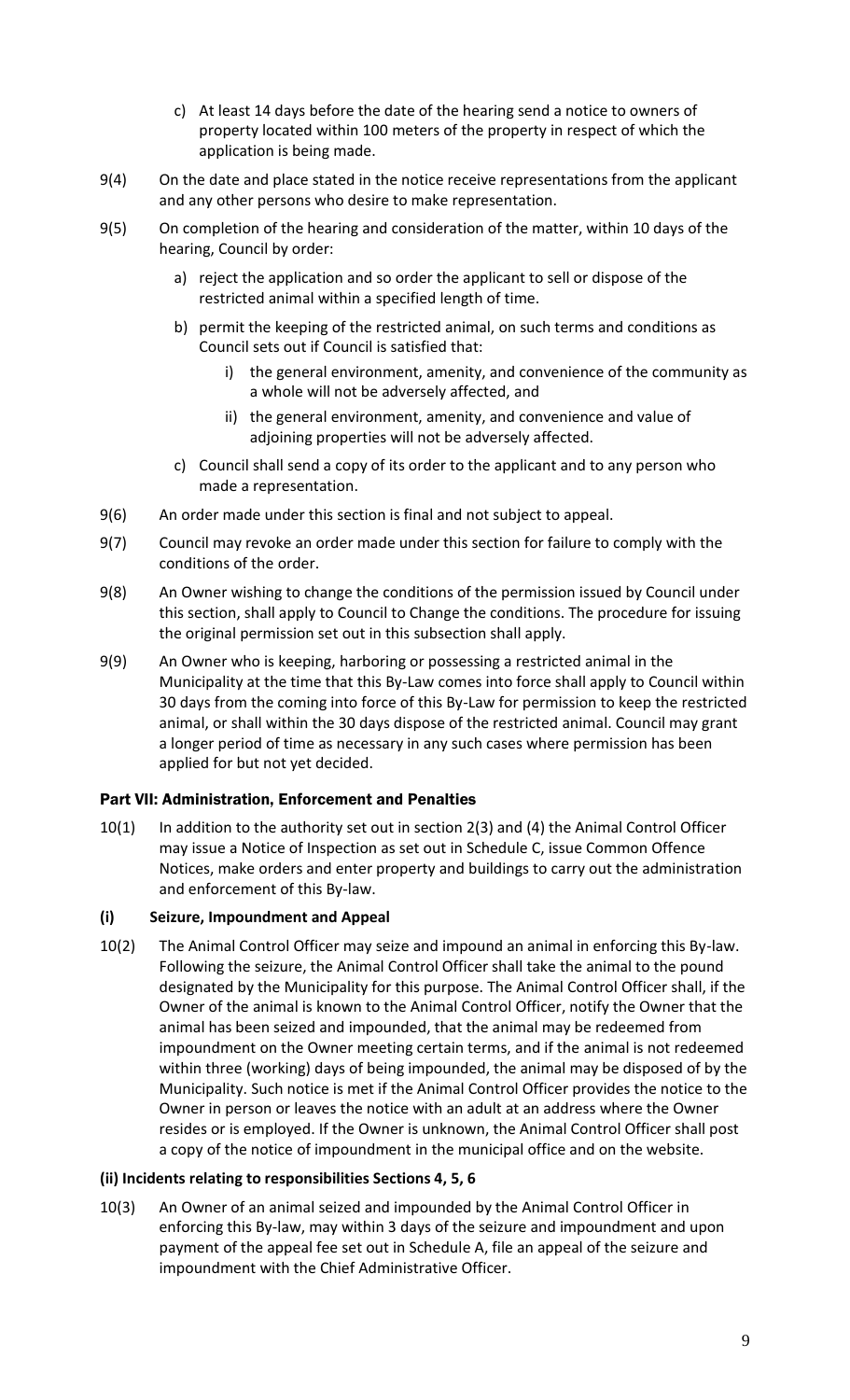- 10(4) Where an appeal is filed, Council shall hold a hearing to consider the Animal Control Officer's seizure and impoundment.
- 10(5) The Chief Administrative Officer shall give notice of the hearing to the Owner in advance of the hearing. The notice shall include: a statement of the time, place and purpose of the hearing; and a statement that if the owner does not attend the hearing, the matter will be dealt with in their absence and there will be no further notice of this proceeding
- 10(6) The Owner may appear at the hearing with or without counsel. The Owner is entitled to hear the material presented at the hearing and to inspect any documents filed.
- 10(7) Where the Owner does not attend the hearing, having been given notice as provided in this section, the matter may be dealt with in their absence and the Owner shall not be entitled to any further notice in the proceeding.
- 10(8) Following the hearing, Council shall determine and decide any matter respecting the seizure and impoundment of the animal by the Animal Control Officer, including whether the seizure and impoundment should be confirmed, varied, substituted or cancelled.
- 10(9) The decision of Council on an appeal under this section shall be final. The disposition of the animal is suspended for the period of the appeal and until the decision of Council.
- 10(10) The right of appeal set out in sections 10(3-9) does not apply to the seizure of a dangerous animal under section 10(18).
- 10(11) An Owner of an animal may redeem the animal from impoundment by applying to the Animal Control Officer within three days of being impounded. Upon payment of the fees set out in Schedule A and showing proof of vaccination, the Animal Control Officer shall instruct the pound to release the animal.
- 10(12) If an Owner of an animal and if known does not redeem the animal from impoundment, the fees set out in Schedule A are an amount owing to the Municipality by the Owner.
	- a) There is no right of an Owner when known to redeem an animal after the third impoundment.

#### **(iii) Biting Incident**

- 10(13) Despite section 10(11), a dog impounded in respect of a biting incident, shall be impounded for a minimum 10 day period unless the Owner shall pay all fees and costs associated with seizure and impoundment set out in Schedule A and provides information sufficient to the Animal Control Officer of:
	- a) proof of a rabies vaccination within 2 years of the date of the bite.
	- b) that the Owner shall take measures to ensure the dog is quarantined on their premises to avoid all direct contact from other animals and persons excepting the owner and confined in such a manner to prevent escapes.
	- c) that the Owner shall post the premises at the entrance and at the area of confinement signs which read "Beware Dog Bites".
	- d) that the Owner shall report to the Animal Control Officer and/or submit the dog for veterinary examination at such time as required by the Animal Control Officer.
- 10(14) If the dog dies while impounded, the Animal Control Officer shall submit its head to the Canadian Food Inspection Agency for a rabies examination.
- 10(15) The Animal Control Officer shall keep a record of all bite incidents.
- 10(16) In the event of an animal bite to a person in which a physician determines that there is a possibility of transmission of rabies, the Animal Control Officer shall notify the medical officer of health of the biting incident.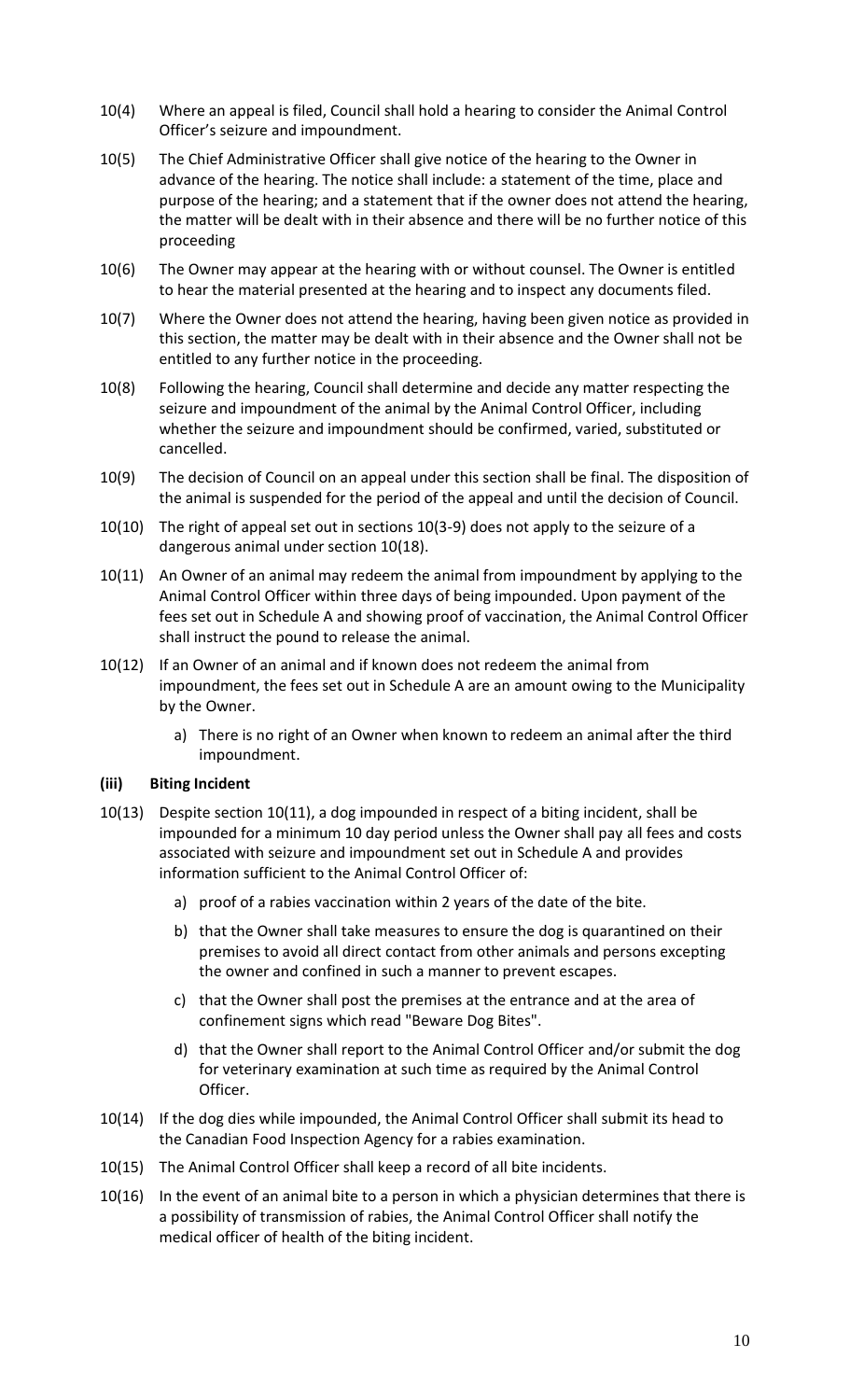#### **(iv) Dangerous animal**

- 10(17) Despite section 10(2), if an Owner has not complied with a term or condition of a dangerous animal permit or with section 7, the Animal Control Officer may seize the animal and destroy it without impounding it for the 3 day period. The Animal Control Officer shall notify the Owner that the animal has been seized and destroyed. Such notice is met if the Animal Control Officer provides the notice to the Owner in person or leaves the notice with an adult at an address where the Owner resides or is employed.
- 10(18) If the Animal Control Officer takes the actions set out in subsection 10(10), the fees set out in Schedule A are an amount owing to the Town by the Owner.

#### **(v) Interference with enforcement**

- 11(1) No person may interfere with, obstruct or attempt to interfere with or obstruct the Animal Control Officer, or any person carrying out the administration and enforcement of this By-law. The Owner, the registered owner of property or a person renting or leasing property shall assist the Animal Control Officer in seizing and impounding their animal or an animal found on their property. An Owner shall supply such information that the Animal Control Officer requests for the administration and enforcement of this By-law.
- 11(2) No person shall, without the permission of the Animal Control Officer, remove or attempt to remove an animal from the place that it is impounded.

#### **(vi) Enforcement by the public**

- 12(1) Any person may apprehend at his or her own risk and confine a stray animal which is at large on their property. Immediately upon confining the animal, the person shall notify the Animal Control Officer or the Chief Administrative Officer of the Town of the confinement. The Animal Control Officer shall as soon as practical attend upon the premises and take possession of the animal.
- 12(2) The Municipal is not liable for any injury or property damage sustained by any person while apprehending an animal running at large on their property.

#### **(vii) Offences**

- 13(1) A person who contravenes sections 3, 4, 5 or 6- dogs is guilty of an offence and is liable on summary conviction:
	- a) to a fine of not less than \$50.00 and not more than \$250.00 for a first offence,
	- b) to a fine of not less than \$100.00 and not more than \$500.00 for the second offence or any subsequent offence within 12 months of the first offence.
- 13(2) A person who contravenes section 7 (dangerous animals) is guilty of an offence and is liable on summary conviction:
	- a) to a fine of not less than \$250.00 and not more than \$1000.00 for a first offence,
	- b) to a fine of not less than \$500.00 and not more than \$1000.00 for the second offence or any subsequent offence within 12 months of the first offence.
- 13(3) A person who contravenes section 8 (livestock) is guilty of an offence and is liable on summary conviction:
	- a) to a fine of not less than \$250.00 and not more than \$1000.00 for a first offence,
	- b) to a fine of not less than \$500.00 and not more than \$1000.00 for the second offence or any subsequent offence within 12 months of the first offence.
- 13(4) A person who contravenes section 9 (restricted animals) is guilty of an offence and is liable on summary conviction:
	- a) to a fine of not less than \$250.00 and not more than \$1000.00 for a first offence,
	- b) to a fine of not less than \$500.00 and not more than \$1000.00 for the second offence or any subsequent offence within 12 months of the first offence.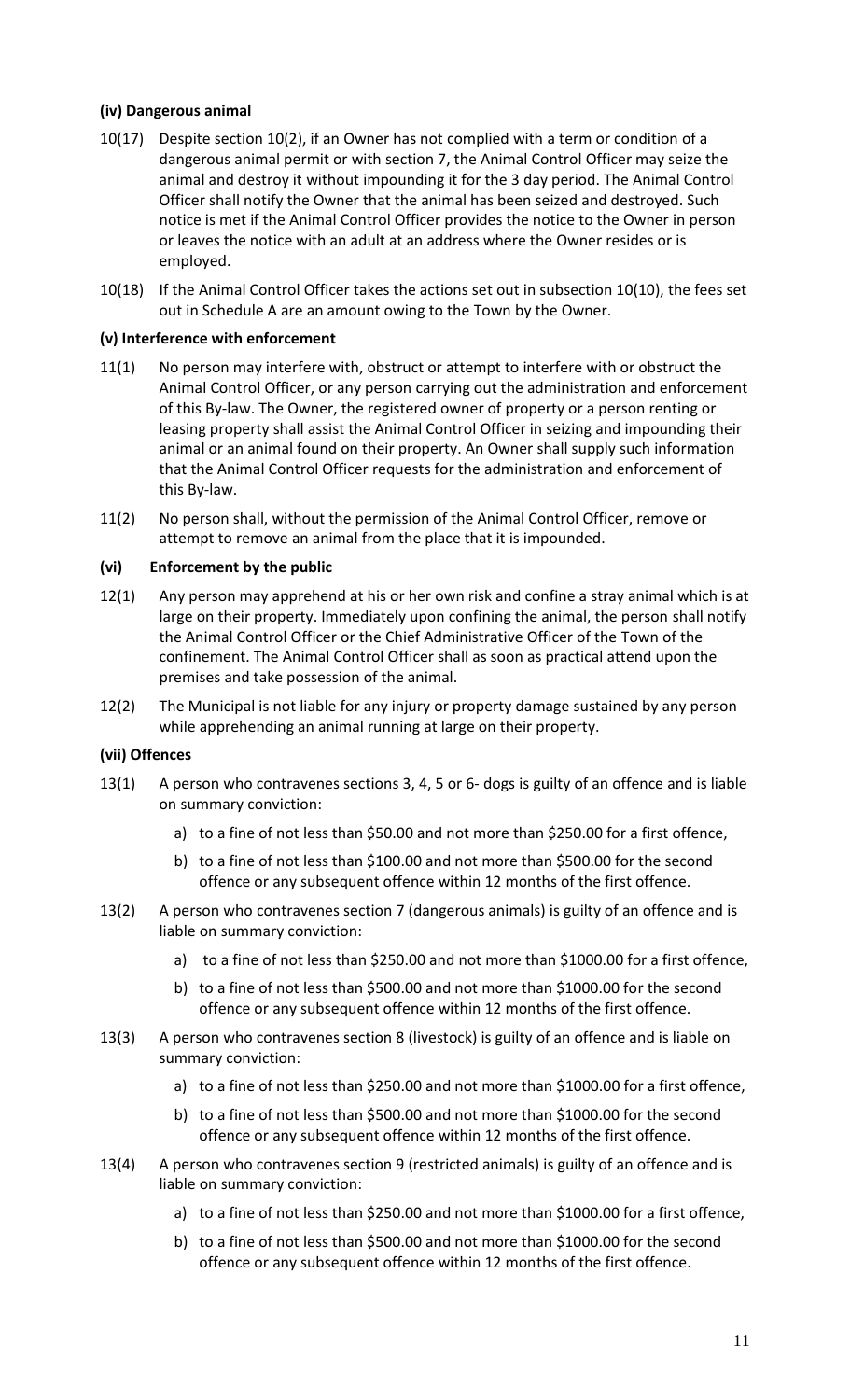- 13(5) A person who contravenes section 11 (interferes with or obstructs the duties of an Animal Control Officer or any other person authorized under this By-Law, or who unlawfully enters any premises where impounded animals are kept or removes any animal impounded from such premises) or any other section not noted in sub-sections 13(1), (2), (3) or (4) is guilty of an offence and liable, on summary conviction:
	- a) to a fine of not less than \$500.00 and not more than \$1000.00, or to
	- imprisonment for a term of not more than 30 days for the first offence, b) to a fine of not less than \$750.00 and not more than \$1000.00, or to
		- imprisonment of not more than 3 months for any subsequent offence.

## **(viii) Transitional**

14(1) Bylaw 23-15 is repealed.

DONE AND PASSED as a By-Law of the Municipality of Emerson-Franklin by the Reeve and Council in open session assembled this 14<sup>th</sup> day of June, 2016.

Read a first time: May 10<sup>th</sup>, 2016

Read a second time : May 10<sup>th</sup>, 2016

Read a third time : June 14<sup>th</sup>, 2016

\_\_\_\_\_\_\_\_\_\_\_\_\_\_\_\_\_\_\_\_\_\_\_\_\_\_\_\_\_\_ \_\_\_\_\_\_\_\_\_\_\_\_\_\_\_\_\_\_\_\_\_\_\_\_\_\_\_ Reeve Greg Janzen C.A.O. Tracey French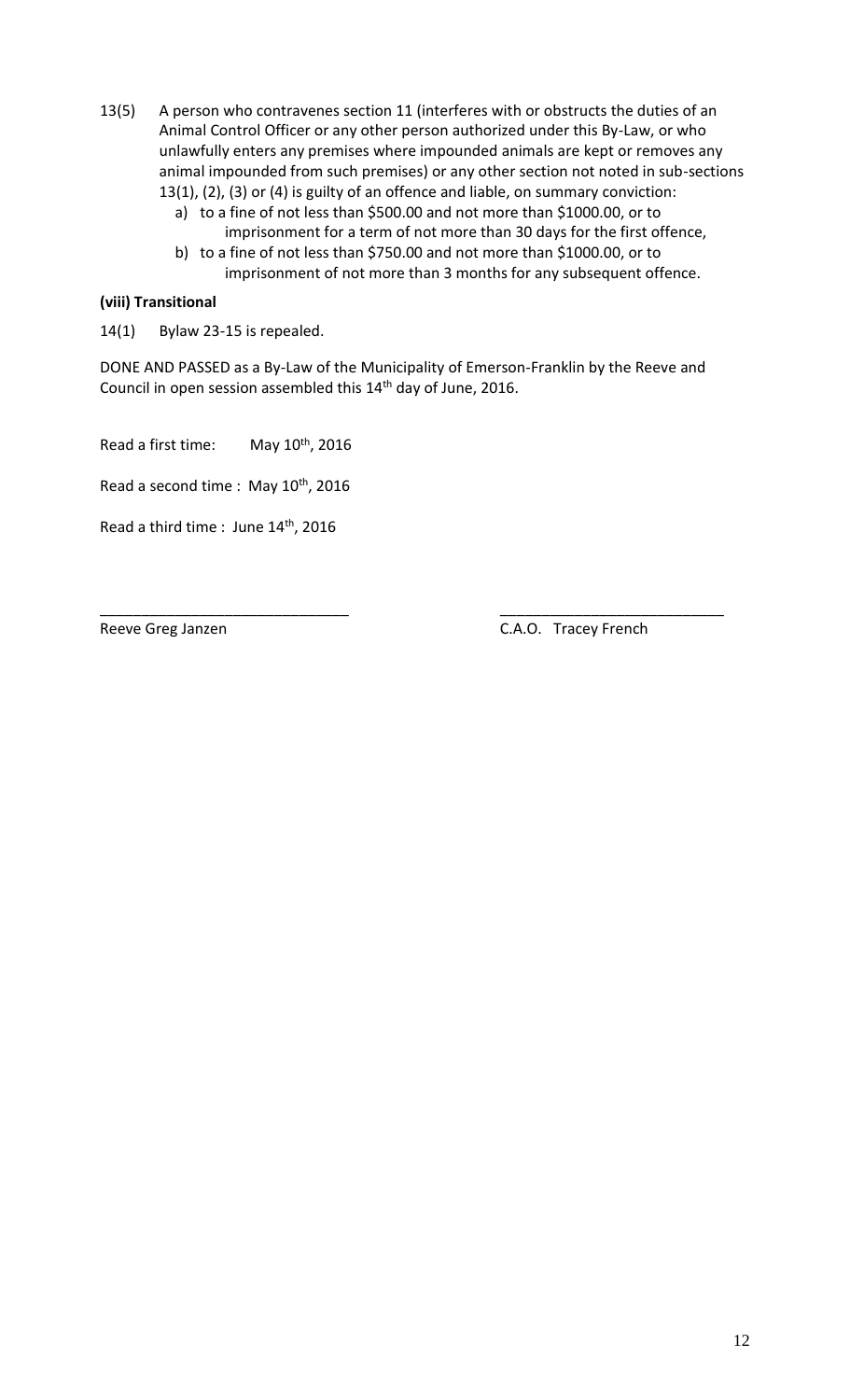## Schedule of License and Impoundment Fees Schedule "A" to By-Law No. 11-16

| Annual License Fee for each male or spayed female dog\$5.00       |        |
|-------------------------------------------------------------------|--------|
|                                                                   |        |
|                                                                   | \$2.00 |
| Permit Fees: (Annual Fee) January 1st to December 31st            |        |
|                                                                   |        |
| (as deemed by council)                                            |        |
|                                                                   |        |
| (Requires council approval)                                       |        |
|                                                                   |        |
| (Requires council approval)                                       |        |
| <b>Impoundment and Associated Fees:</b>                           |        |
|                                                                   |        |
|                                                                   |        |
| (if it occurs within 12 months of the first impoundment)          |        |
|                                                                   |        |
| (if it occurs within 12 months of the first Impoundment)          |        |
|                                                                   |        |
| Animal euthanasia and disposal by Animal Control Officer \$150.00 |        |
| For voluntary impoundment of biting dogs or cats\$50.00           |        |
|                                                                   |        |

## Appeal Fee

Recovery of actual costs of administration included seizure and impoundment fees Impoundment fees and/or fines for Livestock or Restricted Animals:

Recovery of actual costs to the Municipality.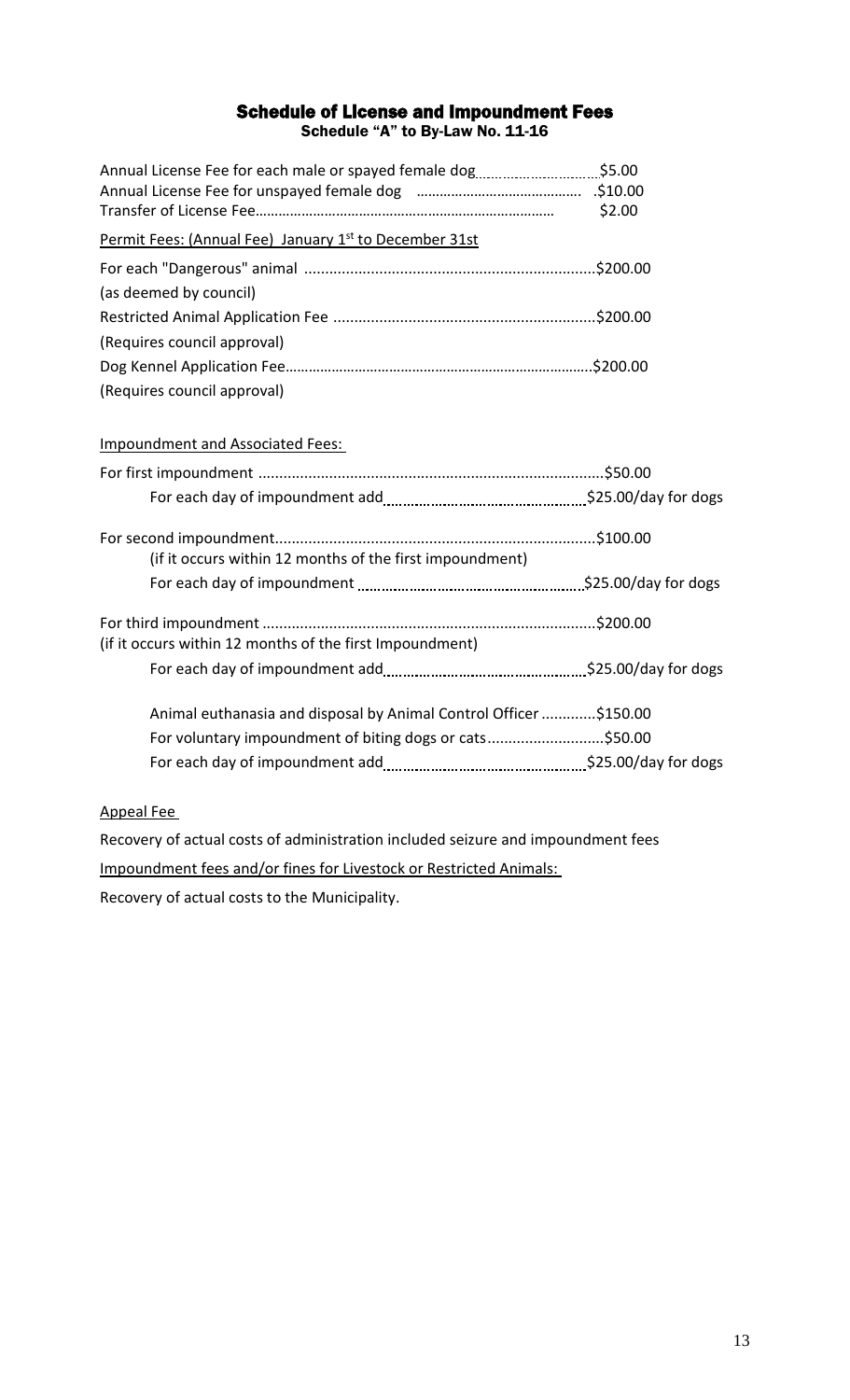# NOTICE OF IMPOUNDMENT FOR MUNICIPALITY OF EMERSON-FRANKLIN Schedule "B" to By-Law No. 11-16

| Per (Name & address of Owner):              |  |
|---------------------------------------------|--|
| Time of Apprehension:                       |  |
| Location Animal Apprehended:                |  |
| Place of Impoundment:                       |  |
| Hour of Operation of Pound                  |  |
| Phone # of Pound                            |  |
| Daily Pound Fee                             |  |
| Impoundment Fee                             |  |
| Method of Payment Required                  |  |
| Day the animal will be sold or<br>destroyed |  |

Date: \_\_\_\_\_\_\_\_\_\_\_\_\_\_\_\_\_\_\_\_\_\_ Animal Control Officer: \_\_\_\_\_\_\_\_\_\_\_\_\_\_\_\_\_\_\_\_\_

Signature: \_\_\_\_\_\_\_\_\_\_\_\_\_\_\_\_\_\_\_\_\_\_\_\_\_\_\_\_\_\_\_\_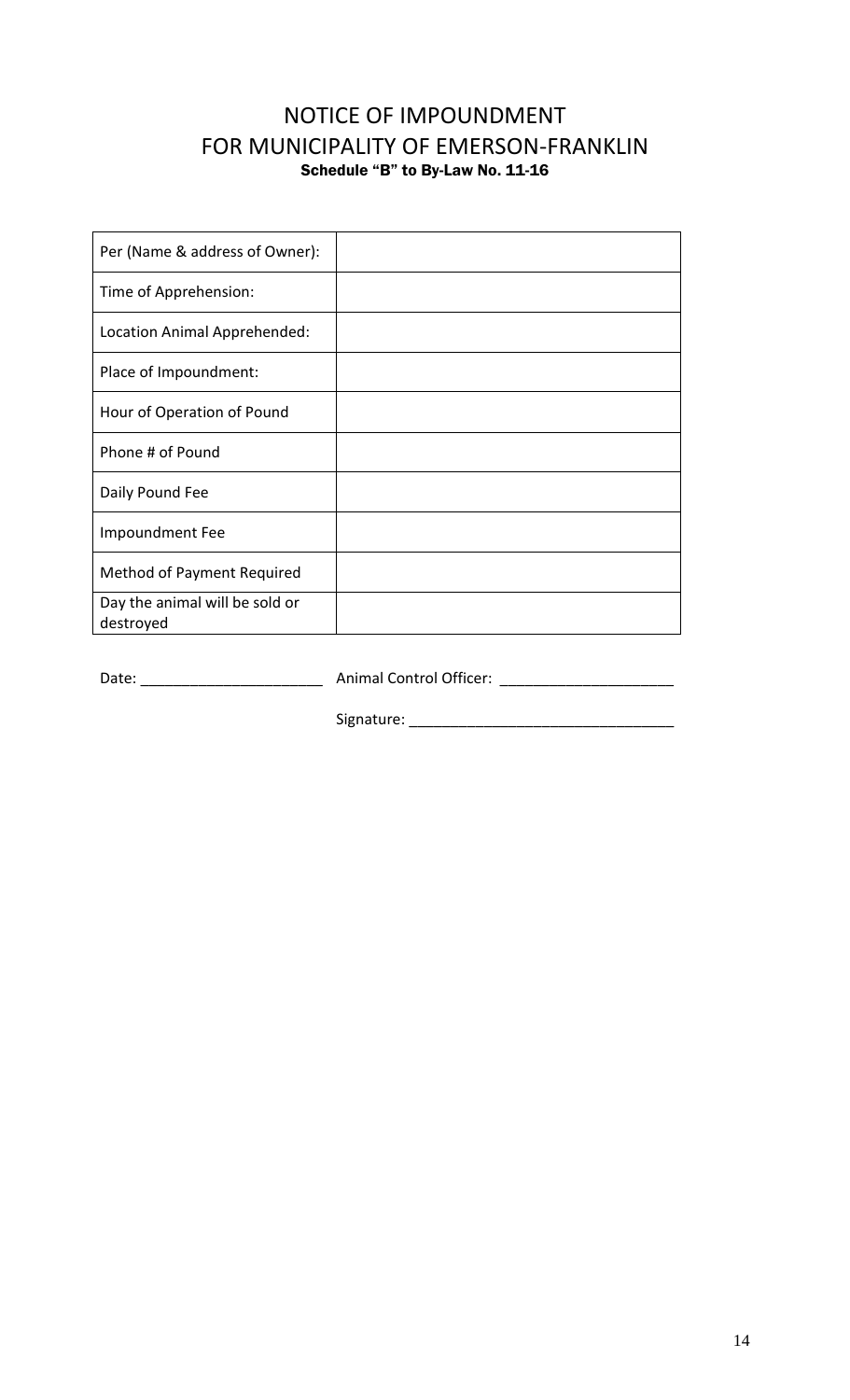## NOTICE OF INSPECTION Schedule "C" of By-Law No. 11-16

| Telephone: _______________________ |
|------------------------------------|
| Postal Code: _____________________ |
|                                    |
|                                    |
|                                    |
|                                    |
|                                    |
|                                    |
|                                    |
|                                    |
|                                    |

Pursuant to the Municipality of Emerson-Franklin Animal Control By law 23-15, I did conduct an inspection of the conditions of and for the animals indicated above on the said indicated premises. And further, I hereby certify that I am duly appointed Animal Control Officer under the Bylaw.

| Original Copy - Municipal Office | Copy 2 – Owner               | Copy 3 - Animal Control Officer |
|----------------------------------|------------------------------|---------------------------------|
| Require Further Information      | <b>Complaint Unjustified</b> |                                 |
| Report to Follow                 | Report Left at Premises      | Impoundment                     |
| Telephone:                       | Cellphone:                   | Signature:                      |
| Date:                            | Time:                        | Name:                           |